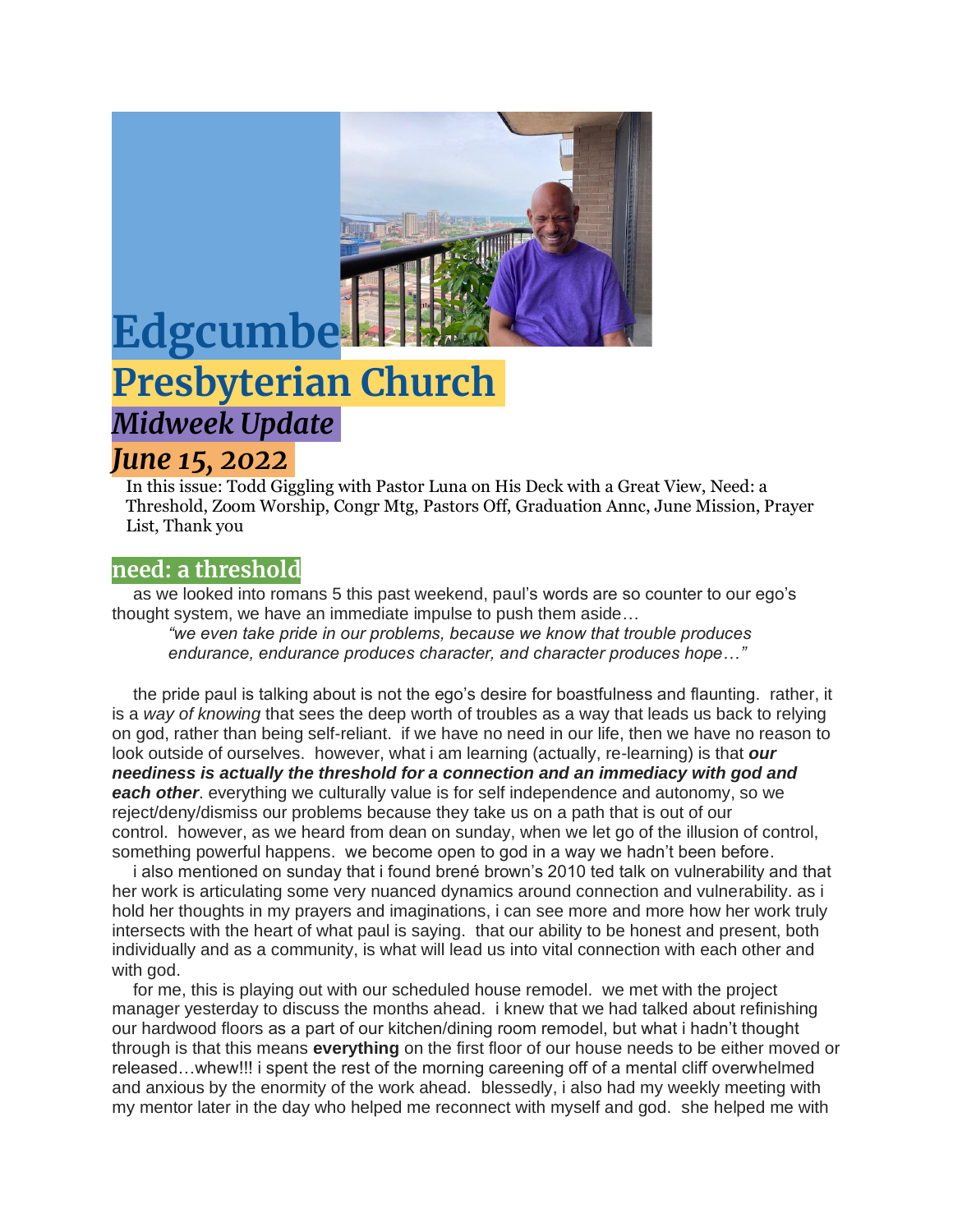a change of mind (which is what a miracle is) to know that yes, there is a bunch of work ahead, but i have been praying to move into "loosening"...and, so, here we go. i will learn to loosen as i practice it in this remodeling process.

so, dear ones, i invite you to continue to hold these words from romans in your hearts, minds, prayers…perhaps the very thing you are rejecting is the very avenue that can lead to a deeper connection with the god of your understanding…we are walking togethering on this path!



### **Worship Coming Up**

Worship this Sunday for all on **Zoom**! The link to the Zoom room is on our website, [epchurch.org.](http://epchurch.org/) We will have at least three videos to share with the congregation, making for a unique and memorable worship experience. Hope you can join us! Invite friends!

Here is our planned worship schedule for next few months (sabbatical in August - October may change this up):

- First Sunday of the month: In the sanctuary with zoom link and with communion.
- Second Sunday of the month: Outdoors in the backwoods with a zoom link, weather permitting.
- Third Sunday of the month: All zoom (no live service).
- Fourth Sunday of the month: Normally in the sanctuary with a zoom link. If Second Sunday outdoor service is canceled due to weather, then this Fourth Sunday will be outdoors with a zoom link (weather permitting).

#### **Congregational Meeting**:

At the congregational meeting this past Sunday, the congregation elected as Elders: Connie Howe-Viemetti and Ingrid Eggert to three-year terms and Todd Barnes to a two-year term. Congratulations and blessings to you all.

We also reviewed the Session-approved Pastor sabbatical plan, with an invitation to the congregation to contribute to help cover the \$3380 remaining shortfall. Relatedly, the worship leadership team for the sabbatical time has their first meeting this Friday.

**Graduation Announcements**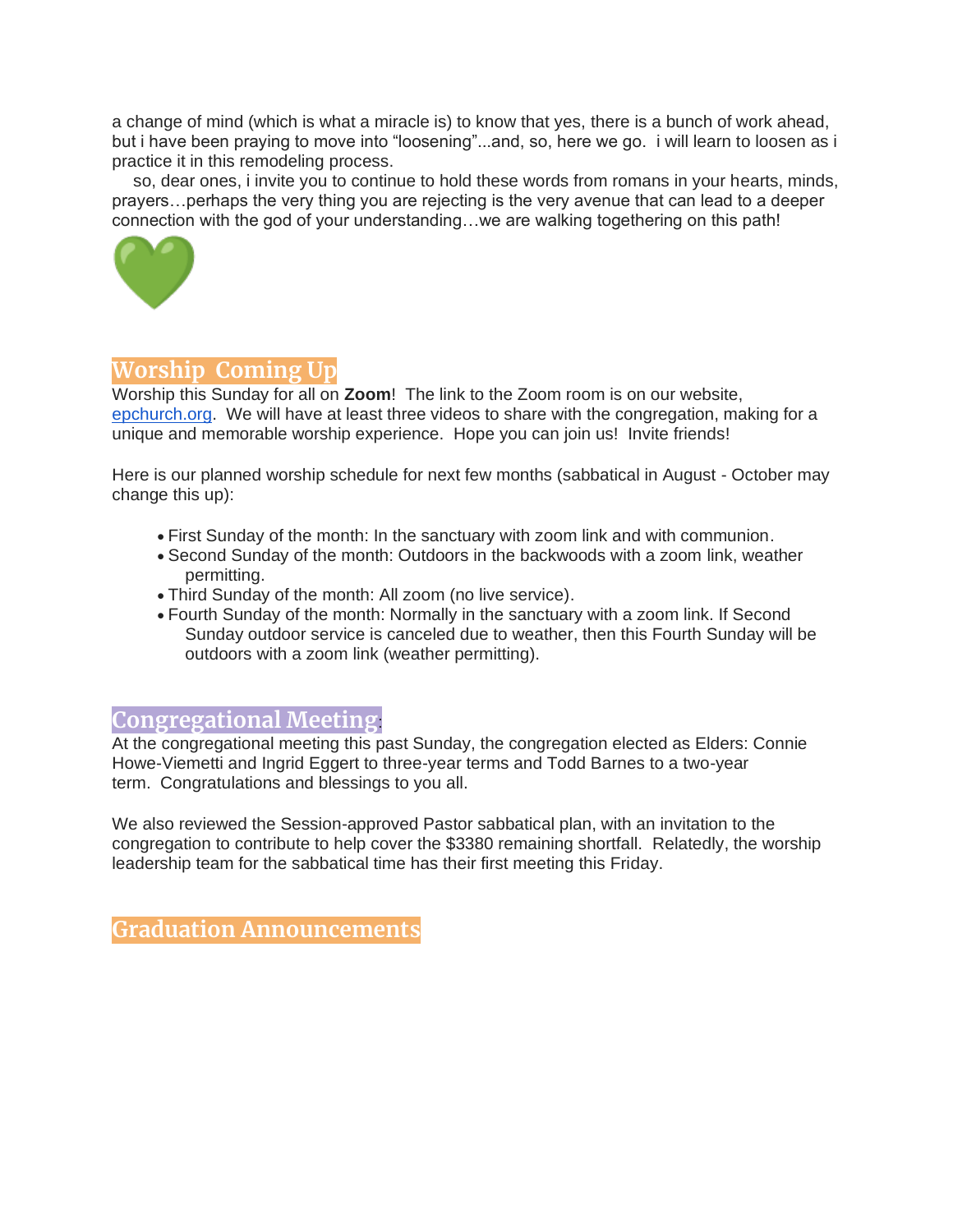

2022 High School Graduate – **Emir Powell**

From Eleta: Proud mom moment as I announce that my son, Emir Powell (Christopher) is graduating from Humboldt High School with High Honors in English and Social Studies.

We would like to extend an **invitation to all EPC folk** to his **graduation open house** THIS Saturday, June 18, from 2-7 pm at our house (788 Ottawa Ave) on the West Side of St. Paul

P.S. "Emir" means ruler or chief



The EPC community is invited to celebrate the graduation of **Chloe Clary**!

Friday, June 24th 5pm-8pm Historic Streetcar Station 1224 Lexington Pkwy N St Paul, MN 55117 RSVP to Heather Clary at 612.940.3998 or [heatherclary723@gmail.com](mailto:heatherclary723@gmail.com)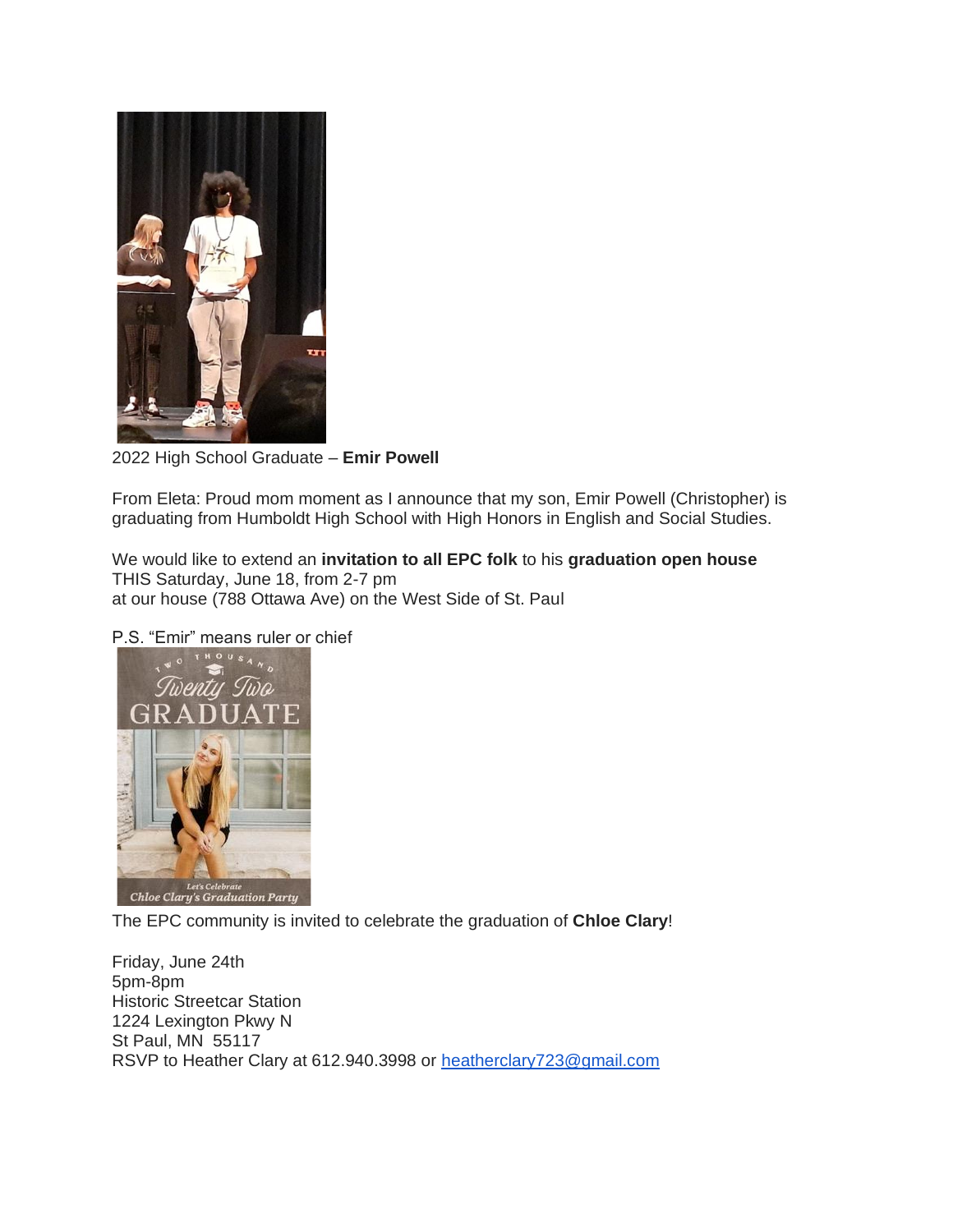#### **Pastors Off for Two Weeks**

As Luna mentioned in her lead article, the pastors' kitchen and dining room will be torn up beginning on July 5. To get ready for this life-altering event, Phil and Luna are taking two weeks off from June 20-July 5. Plans for worship on Sundays June 29 and July 3 will be made soon.

#### **June Mission - Plaster House in Arusha, Tanzania**

June Mission Focus is Plaster House in Arusha, Tanzania



The Plaster House is a home in Arusha, Tanzania that treats children from all over the country with corrective, orthopedic, plastic and neuro surgery for disabilities such as cleft pallet and club foot, as well as providing the necessary rehabilitative post-op care. Sadly many children with disfigurements are hidden from society by their families. Plaster House runs outreach programs in communities near the facilities to raise awareness on health problems suffered by many children in secret, and work with the families to understand their disabilities, and ultimately get them to The Plaster House for treatment. Children from as far away as Katumbi near Mahale National Park leave their villages for the first time, to fly 500km to Arusha for life changing operations, where they stay for six weeks until they are well enough to return home.

Check out the video links to see more about this vital mission.

<https://vimeo.com/185079712>

#### <https://www.youtube.com/watch?v=SZoNb89XCns&t=17s>

Since 2008 more than 5000 children with correctable disabilities have come through welcoming doors to be guided through their transformational, healing journey of assessment, followed by surgery or other treatment and then recovery. They leave with hope and a brighter future. Give online at [www.epchurch.org](http://www.epchurch.org/) or mark your check with "June Mission" or "Plaster House."